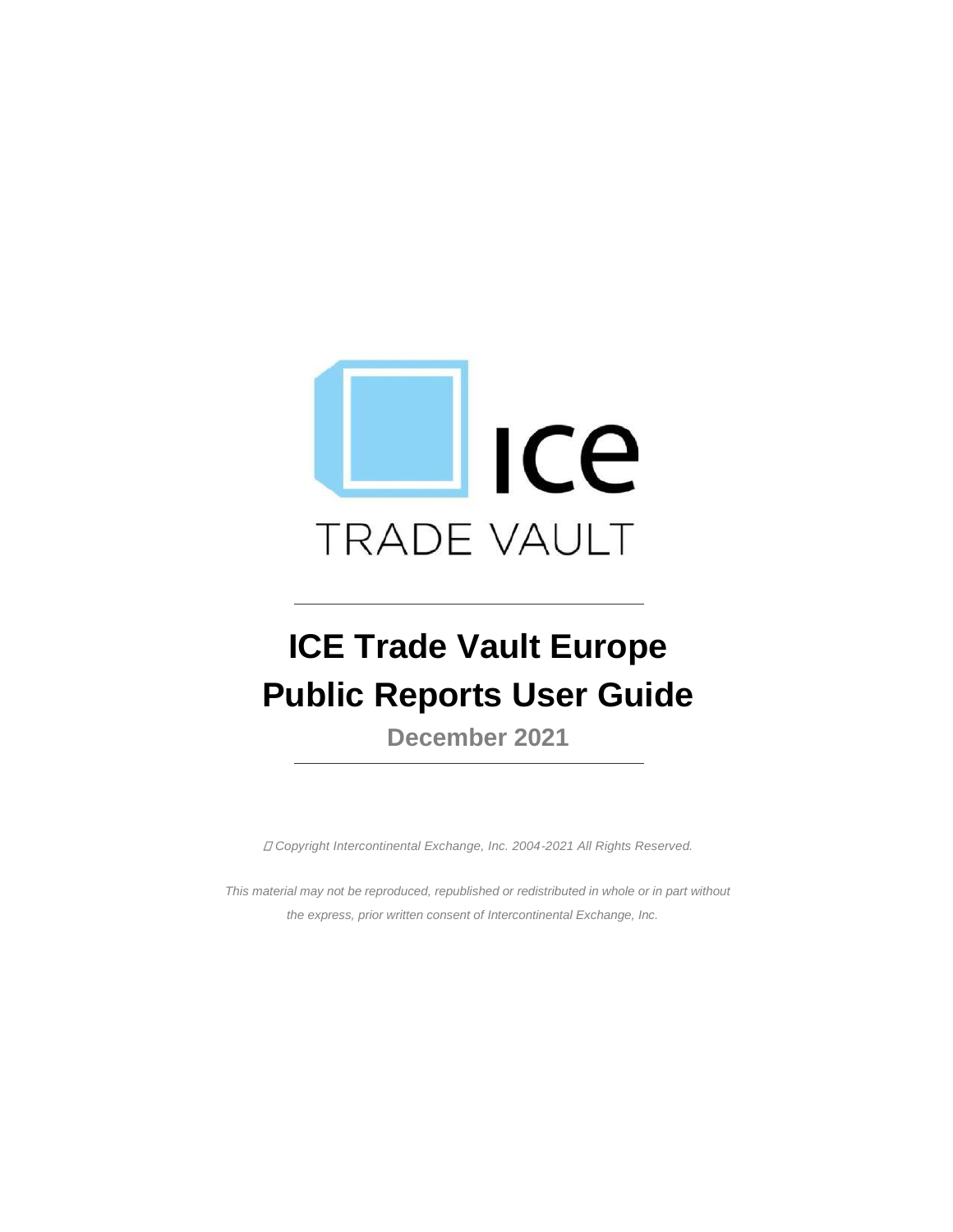

#### **CONTENTS**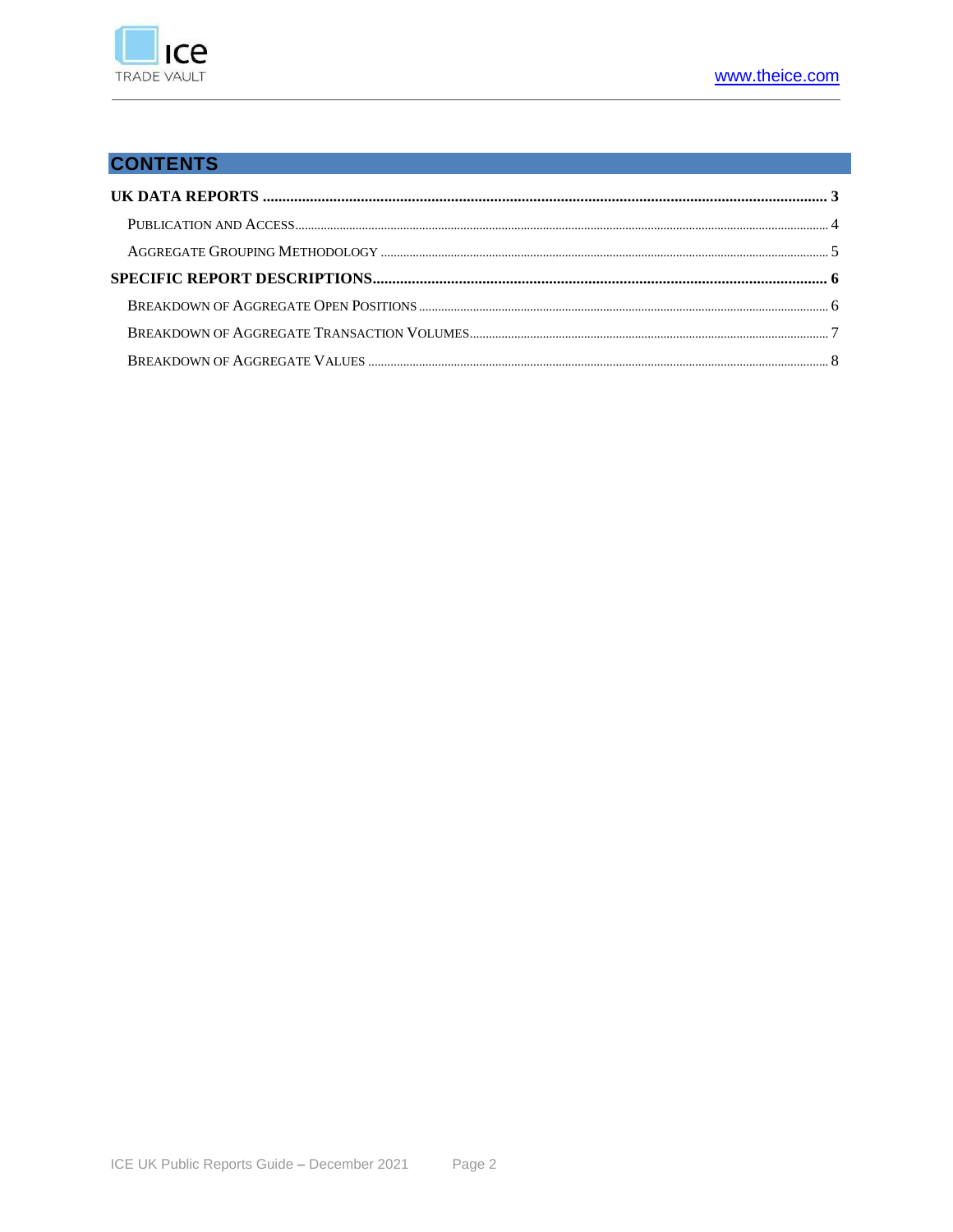

#### **UK DATA REPORTS**

This guide has been created in order to ensure that the aggregate data published on ICE Trade Vault Europe's website is interpreted by its users in the most accurate way. This guide is intended to clarify any terms and classifications used, as well as define calculations applied within the reports. For additional information not within the scope of this document, please refer to the ICE Trade Vault Europe [Rule Book.](https://www.theice.com/publicdocs/technology/TV_Rulebook.pdf)

Each registered TR is required to publish aggregate data pursuant to RTS 151/2013<sup>1</sup>. Therefore, the information presented here is aggregated volumetric data to indicate overall activity of trades reported to ICE Trade Vault Europe. The European Securities and Markets Authority ("ESMA") subsequently provided the format and the data requirements to be presented in the reports in order to enable the public to compare and aggregate data across TRs.

The reports are generated on a weekly basis. The Breakdown of Aggregate Open Positions Report and the Breakdown of Aggregate Values Report represent data with a Reporting timestamp (Table 1, Item 1) prior to Saturday at midnight UTC.

The Breakdown of Aggregate Transaction Volumes Report represents data with a Reporting timestamp (Table 1, Item 1) during the period beginning the  $2<sup>nd</sup>$  prior Saturday at midnight UTC and ending prior to the following Saturday at midnight UTC.

Please note that cleared OTC trades which have 4 legs and 4 UTIs are commingled with noncleared OTC trades which have 1 UTI.

TVEU Public Reports Guide – December 2021 Page 3

<sup>1</sup> As on-shored by the FCA's Technical Standards (European Market Infrastructure Regulation) (EU Exit) (No 3) Instrument 2019 (UK BTS 150/2013)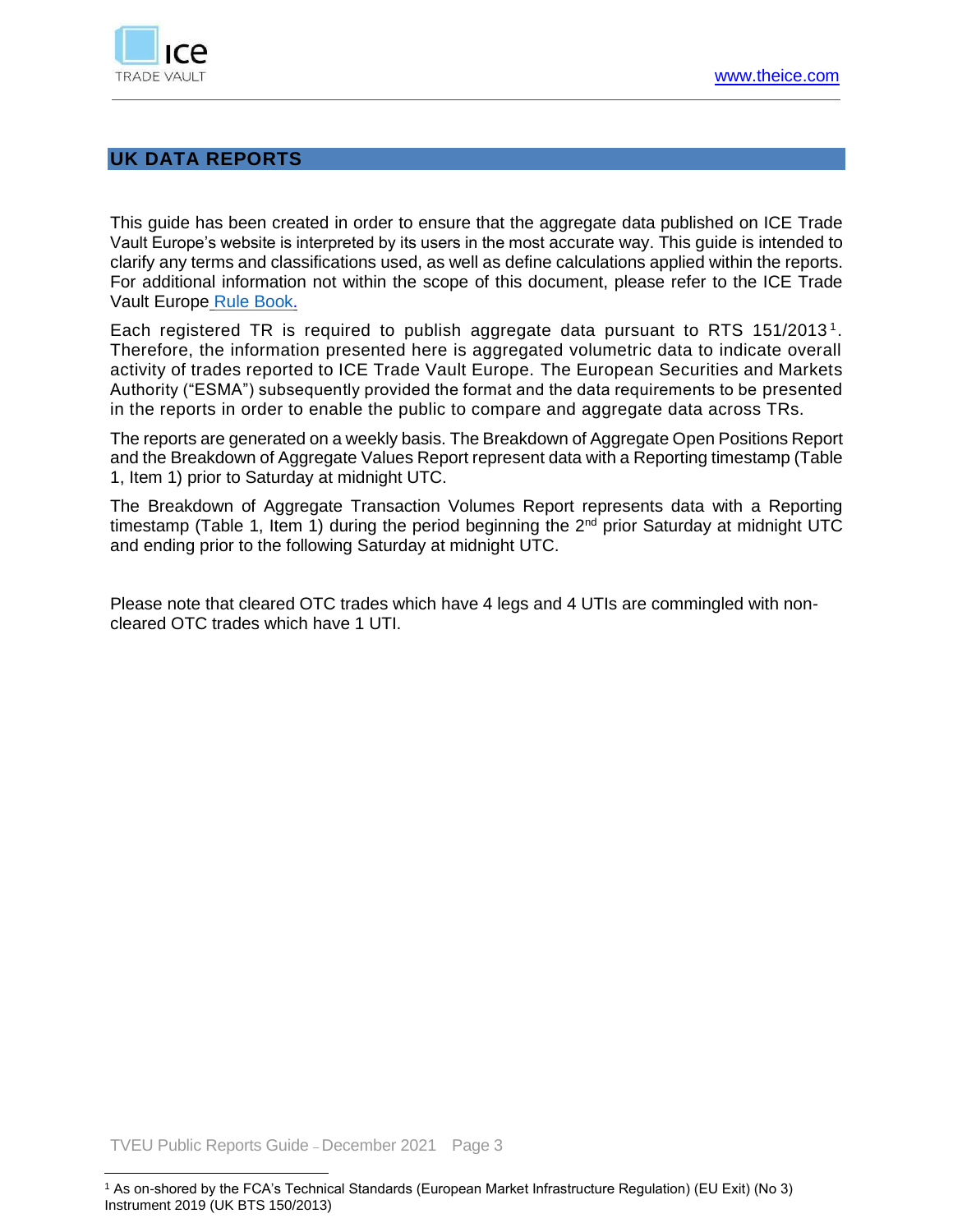

## PUBLICATION AND ACCESS

Access to view these reports is available at https://www.theice.com/technology/post-trade/icetrade-vault-europe. They do not require any log in and are publicly available by selecting the report links from the main ICE Trade Vault menu.



- Data on the website is updated no later than every Tuesday at 18:00:00 UTC.
- Reports are generated from all data reported to ICE Trade Vault Europe.
- The European Central Bank's (ECB) Foreign Exchange (FX) Rates are used to convert notional amounts to EUR. If the ECB's FX rates for the Monday after the reporting period could not be used, then the last accessible ECB rates are used.
- **Export:** links are provided for the last 10 weeks under the data table that users can click to export the data into a .csv file that will open in Excel.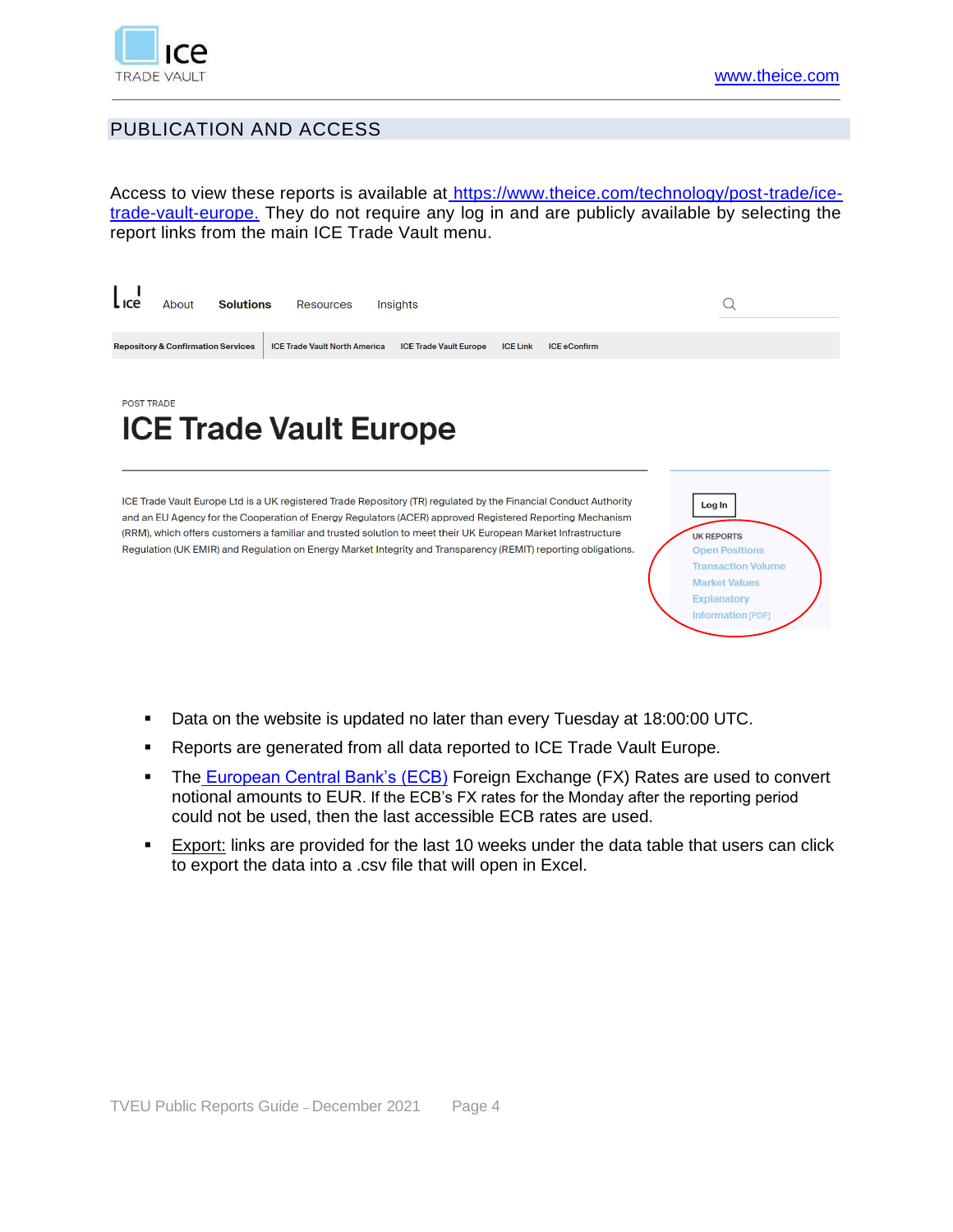

# AGGREGATE GROUPING METHODOLOGY

ICE Trade Vault Europe uses the same methodology for aggregate breakout in the three public reports:

#### **Type of Execution Venue**

- The aggregate values in each report are broken out by Type of Execution Venue using the following methodology
	- o "OTC" (Over-the-Counter)
		- Table 2, Item 15 (Venue of execution) is populated with 'XXXX'.
	- o "LISTED DERIVATIVES TRADED OFF EXCHANGE"
		- Table 2, Item 15 (Venue of execution) is populated with 'XOFF'.
	- o "ETD" (Exchange-Traded Derivatives)
		- Table 2, Item 15 (Venue of execution) is populated with a Market Identifier Code (MIC) code that is listed in the MIFID database as a regulated market or multilateral trading facility; or any value other than XXXX or XOFF.

#### **Asset Class**

- The aggregate values in each report are broken out by Asset Class using the following methodology
	-
	-
	-
	-
	-
	-
	- o "Commodities" Table 2, Item 2 populated with CO
	- o "Credit" Table 2, Item 2 populated with CR
	- o "Equities" Table 2, Item 2 populated with EQ
	- o "Interest Rates" Table 2, Item 2 populated with IR
	- o "Foreign Exchange" Table 2, Item 2 populated with CU
	- o "Other" Table 2, Item 2 populated with any other value

#### **Report Category**

- The aggregate values in each report are broken out by category of report using the following methodology:
	- o Single-Sided UK
		- One counterparty reports to ICE Trade Vault Europe, and the country code populated in Table 1, Item 5 is in the UK.
	- o Single-Sided Non-UK
		- One counterparty reports to ICE Trade Vault Europe, and the country code populated in Table 1, Item 5 is not in the UK.
	- o Dual-Sided
		- Both counterparties report to ICE Trade Vault Europe and both reports pair (i.e. have the same values for Table 1, Item 2, Table 1, Item 3 and Table 2, Item 12).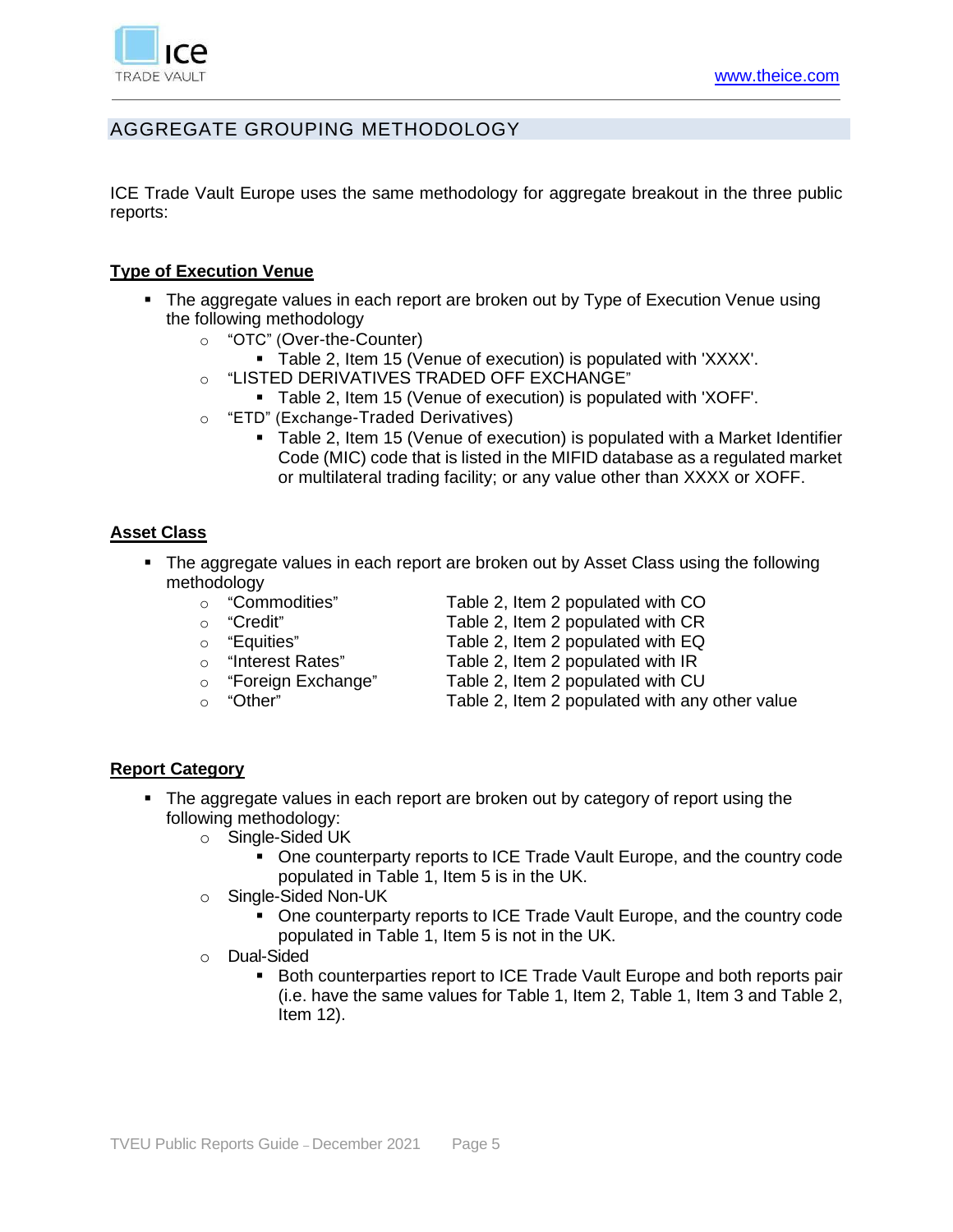

#### **SPECIFIC REPORT DESCRIPTIONS**

### BREAKDOWN OF AGGREGATE OPEN POSITIONS

#### **ICE** UK Public Reports

REPORTING PERIOD ENDING 05-NOV-2021

| BREAKDOWN OF AGGREGATE OPEN POSITIONS BREAKDOWN OF AGGREGATE TRANSACTION VOLUMES BREAKDOWN OF AGGREGATE VALUES |  |
|----------------------------------------------------------------------------------------------------------------|--|

|                       |                                                                   |                                                                                                                                                                                                                                                                         |                     |                    |                        | BREAKDOWN OF AGGREGATE OPEN POSITIONS REPORT |                     |                       |                  |                                        |            |                   |
|-----------------------|-------------------------------------------------------------------|-------------------------------------------------------------------------------------------------------------------------------------------------------------------------------------------------------------------------------------------------------------------------|---------------------|--------------------|------------------------|----------------------------------------------|---------------------|-----------------------|------------------|----------------------------------------|------------|-------------------|
|                       |                                                                   | <b>OTC</b>                                                                                                                                                                                                                                                              |                     |                    |                        | <b>ETD</b>                                   |                     |                       |                  | LISTED DERIVATIVES TRADED OFF EXCHANGE |            |                   |
|                       | <b>SINGLE-SIDED UK</b>                                            | SINGLE-SIDED NON-UK                                                                                                                                                                                                                                                     | <b>DUAL-SIDED</b>   | <b>TOTAL</b>       | <b>SINGLE-SIDED UK</b> | SINGLE-SIDED NON-UK                          | <b>DUAL-SIDED</b>   | <b>TOTAL</b>          | SINGLE-SIDED UK  | SINGLE-SIDED NON-UK DUAL-SIDED         |            | <b>TOTAL</b>      |
|                       |                                                                   | The aggregate notional value for all outstanding trades as of 05-Nov-2021:                                                                                                                                                                                              |                     |                    |                        |                                              |                     |                       |                  |                                        |            |                   |
| Credit                | 567.540.349.734.73                                                | 714.623.614.787.63                                                                                                                                                                                                                                                      | $\Omega$            | 282.163.964.522.36 | 157.453.104.383.11     | 277.856.036.839.67                           |                     | 435.309.141.222.78    | 8.273.003.297.16 | 13.312.882.742.39                      | $\Omega$   | 21,585,886,039,55 |
| Commodities           | 32.159.542.277.79                                                 | 49.442.488.340.81                                                                                                                                                                                                                                                       | 16.993.992.200.50   | 98,596,022,819.11  | 615.177.329.794.51     | 1,342,035,373,172.95                         | 14,958,568,222.08   | 1,972,171,271,189.53  | $\mathbf{0}$     | $\mathbf{0}$                           |            |                   |
| Equity                | 69.767.064.22                                                     | 1.050.482.328.69                                                                                                                                                                                                                                                        | 30,788.37           | 1.120.280.181.28   | 330.030.066.347.25     | 107.510.905.051.89                           | 795.008.728.88      | 438.335.980.128.02    | $\Omega$         | $\mathbf{0}$                           | $\Omega$   |                   |
| Foreign Exchange      | 4.804.521.379.33                                                  | 137.480.445.477.21                                                                                                                                                                                                                                                      | 359,287.43          | 142.285.326.143.98 | 76, 147, 976, 05       | 116.722.290.47                               |                     | 192,870,266.52        | $\circ$          | $\Omega$                               | $\Omega$   |                   |
| <b>Interest Rates</b> | 229.042.601.92                                                    | 389.836.704.58                                                                                                                                                                                                                                                          | $\Omega$            | 618.879.306.50     | 8.782.680.292.673.80   | 3.555.022.519.372.97                         | 93.976.390.011.19   | 12.431.679.202.058.00 | $\Omega$         | $\Omega$                               | $\Omega$   |                   |
| Other                 | $\theta$                                                          | $\Omega$                                                                                                                                                                                                                                                                | $\bullet$           | n                  | $\Omega$               | $\Omega$                                     | $\ddot{\mathbf{0}}$ | $\Omega$              | $\Omega$         | $\Omega$                               | $\Omega$   |                   |
|                       | Number of trades based on which the notional value is calculated: |                                                                                                                                                                                                                                                                         |                     |                    |                        |                                              |                     |                       |                  |                                        |            |                   |
| Credit                | 17.394                                                            | 20.491                                                                                                                                                                                                                                                                  | $\ddot{\mathbf{0}}$ | 37,885             | 7.137                  | 9.365                                        | $\bullet$           | 16.502                | 324              | 473                                    | $\Omega$   | 797               |
| Commodities           | 9.408                                                             | 14.320                                                                                                                                                                                                                                                                  | 3.073               | 26,801             | 104.950                | 256.925                                      | 3.357               | 365,232               | $\bullet$        | $\Omega$                               | $\Omega$   |                   |
| Equity                | 6.083                                                             | 18,905                                                                                                                                                                                                                                                                  | 22                  | 25,010             | 38,688                 | 15,808                                       | 4.631               | 59.127                | $\bullet$        | $\Omega$                               | $\Omega$   | $\Omega$          |
| Foreign Exchange      | 8.851                                                             | 28.182                                                                                                                                                                                                                                                                  | 20                  | 37.053             | 12                     | 12                                           | $\ddot{\mathbf{0}}$ | 24                    | $\bullet$        | $\Omega$                               | $\Omega$   |                   |
| <b>Interest Rates</b> | $\overline{\mathbf{3}}$                                           | 6                                                                                                                                                                                                                                                                       | $\Omega$            | ۰                  | 15,996                 | 9.182                                        | 308                 | 25.486                | $\Omega$         | $\Omega$                               | $\Omega$   |                   |
| Other                 | $\theta$                                                          | $\Omega$                                                                                                                                                                                                                                                                | $\bullet$           | n                  | $\Omega$               | $\theta$                                     | n                   | $\mathbf{a}$          | $\Omega$         | $\theta$                               | $\sqrt{2}$ |                   |
|                       |                                                                   | All values shown in Euros. The European Central Bank's Foreign Exchange Reference Rates for 05-NOV-2021 used for conversion where necessary.<br>* Disclaimer: cleared OTC trades which have 4 legs and 4 UTIs are grouped with non-cleared OTC trades which have 1 UTI. |                     |                    |                        |                                              |                     |                       |                  |                                        |            |                   |

- This report includes two sections: the aggregation of the notional values as well as a count of "unique UTIs" for all trades that are outstanding as of the last day of the reporting period.
- Data is grouped by asset class, report category and execution venue type.
	- $\circ$  An outstanding trade is one in which a message with Action Type of "E" has not been processed and either Table 2, Field 28 (Termination Date) is on or after the last day of the report period or Termination Date is not populated and Table 2, Field 27 (Maturity Date) is on or after the last day of the report period.
	- $\circ$  Aggregate notional value for all outstanding trades is calculated by aggregating the absolute values in EUR of Table 2, Field 20 (Notional). Table 2, Field 9 (Notional Currency 1) is used to convert into EUR.
		- For dual-sided, the average of the absolute values are aggregated once.
	- $\circ$  Count of outstanding trades, on which the notional value is calculated, is calculated based on the number of unique values in Table 2, Item 12 (Trade ID).
		- For dual-sided, the Trade ID is aggregated once.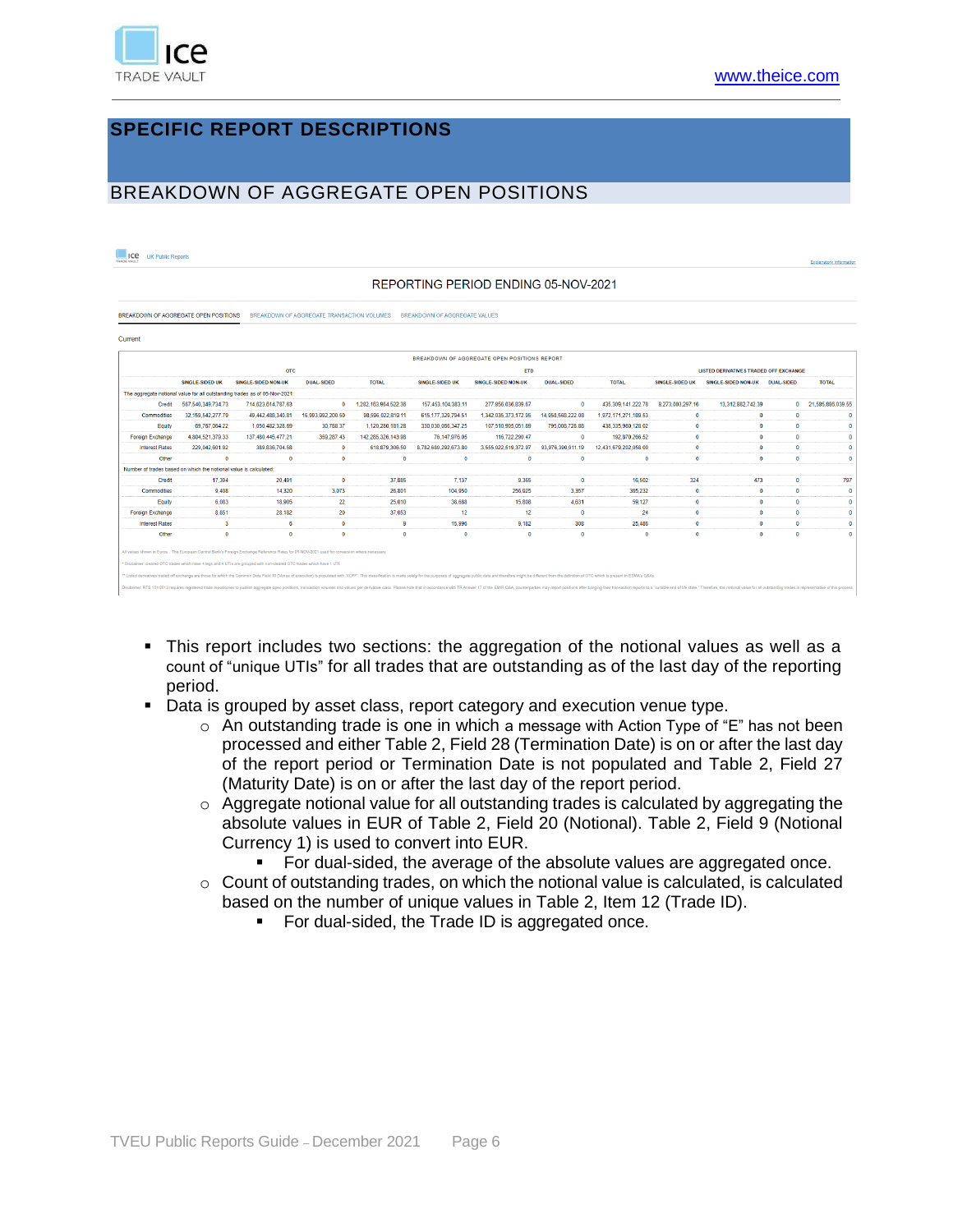

# BREAKDOWN OF AGGREGATE TRANSACTION VOLUMES

**ICE UK Public Reports** 

#### REPORTING PERIOD ENDING 05-NOV-2021

|                         |                                   |                                                                           |              |                                                   |                   | BREAKDOWN OF AGGREGATE TRANSACTION VOLUMES REPORT                                  |                   |                                                         |              |                                                |              |                    |
|-------------------------|-----------------------------------|---------------------------------------------------------------------------|--------------|---------------------------------------------------|-------------------|------------------------------------------------------------------------------------|-------------------|---------------------------------------------------------|--------------|------------------------------------------------|--------------|--------------------|
|                         |                                   | <b>OTC</b>                                                                |              |                                                   |                   | <b>ETD</b>                                                                         |                   |                                                         |              | LISTED DERIVATIVES TRADED OFF EXCHANGE         |              |                    |
|                         |                                   | SINGLE-SIDED UK SINGLE-SIDED NON-UK DUAL-SIDED                            |              | <b>TOTAL</b>                                      |                   | SINGLE-SIDED UK SINGLE-SIDED NON-UK                                                | <b>DUAL-SIDED</b> | <b>TOTAL</b>                                            |              | SINGLE-SIDED UK SINGLE-SIDED NON-UK DUAL-SIDED |              | <b>TOTAL</b>       |
|                         |                                   | The sum of new trades reported during the relevant period 05-Nov-2021:    |              |                                                   |                   |                                                                                    |                   |                                                         |              |                                                |              |                    |
| Credit                  | 972                               | 951                                                                       | $\mathbf{0}$ | 1.923                                             | 1.175             | 965                                                                                | $\bullet$         | 2.140                                                   | 76           | 100                                            | $\mathbf{0}$ | 176                |
| Commodities             | 20,189                            | 167.791                                                                   | 14           | 187,994                                           | 3,240,573         | 5,456,084                                                                          | 29.794            | 8.726.451                                               | $\mathbf{0}$ | $\mathbf{0}$                                   | $\Omega$     |                    |
| Equity                  | 7.713                             | 22.517                                                                    | 8            | 30.238                                            | 421.835           | 162.082                                                                            | 3,926             | 587.843                                                 | $\mathbf{0}$ | $\mathbf{0}$                                   | $\bullet$    |                    |
| <b>Foreign Exchange</b> | 12.656                            | 51.527                                                                    | 36           | 64.219                                            | $\overline{7}$    | 23                                                                                 | $\bf{0}$          | 30                                                      | $\mathbf{0}$ | $\bf{0}$                                       | $\mathbf{0}$ |                    |
| <b>Interest Rates</b>   | $\mathbf 0$                       | $\Omega$                                                                  | $\mathbf{0}$ | $\bf{0}$                                          | 2,412,612         | 1.155.048                                                                          | 16,393            | 3.584.053                                               | $\mathbf{0}$ | $\bf{0}$                                       | $\mathbf{0}$ |                    |
| Other                   | $\mathbf{0}$                      | $\Omega$                                                                  | $\Omega$     | $\mathbf{0}$                                      | $\mathbf{0}$      | $\mathbf{0}$                                                                       | $\bf{0}$          | $\mathbf{0}$                                            | $\mathbf{0}$ | $\Omega$                                       | $\mathbf{0}$ |                    |
|                         |                                   | The notional value of the new trades reported during the relevant period: |              |                                                   |                   |                                                                                    |                   |                                                         |              |                                                |              |                    |
|                         | Credit 78.856.532.606.21          | 71.445.363.023.23                                                         |              | 0 150.301.895.629.44                              | 23.406.585.331.40 | 22.892.264.389.65                                                                  | 0                 | 46.298.849.721.05 2.053.575.346.82                      |              | 2.720.761.309.14                               |              | 0 4.774.336.655.96 |
|                         | Commodities 4.235.233.495.94      | 1.801.696.065.42 27.378.893.21                                            |              | 6.064.308.454.57                                  |                   | 667,855,173,922.01 1,104,664,936,251.68 7,742,306,660.86 1,780,262,416,834.55      |                   |                                                         | $\mathbf{0}$ | $\bf{0}$                                       | $\Omega$     |                    |
| Equity                  | 229.206.494.97                    | 978.703.954.45                                                            | 89.278.97    | 1.207.999.728.39                                  | 92.229.036.964.75 |                                                                                    |                   | 31,915,623,870.01   647,835,276.55   124,792,496,111.31 | $\mathbf{0}$ | $\bf{0}$                                       | $\Omega$     |                    |
|                         | Foreign Exchange 9,746,376,695.80 |                                                                           |              | 22.942.703.458.09 31.010.353.92 32.720.090.507.81 | 59,514,749.98     | 157,969,146.98                                                                     | $\bf{0}$          | 217.483.896.96                                          | $\bf{0}$     | $\bf{0}$                                       | $\mathbf{0}$ |                    |
| <b>Interest Rates</b>   | $\bf{0}$                          | $\mathbf 0$                                                               | $\mathbf{0}$ |                                                   |                   | 0 4.215.520.508.603.40 1.959.238.626.630.49 24.681.672.005.55 6.199.440.807.239.44 |                   |                                                         | $\mathbf{0}$ | $\bf{0}$                                       | $\mathbf{0}$ |                    |
| Other                   | $\mathbf 0$                       | $\mathbf{0}$                                                              | $\mathbf{0}$ | $\mathbf{0}$                                      | $\mathbf{0}$      | $\mathbf{0}$                                                                       | $\mathbf{0}$      | $\mathbf{0}$                                            | $\mathbf{0}$ | $\Omega$                                       | $\mathbf{0}$ |                    |
|                         |                                   | The quantity (number of contracts) reported during the relevant period:   |              |                                                   |                   |                                                                                    |                   |                                                         |              |                                                |              |                    |
| Credit                  | 972                               | 951                                                                       | $\mathbf{0}$ | 1.923.00                                          | 1.175.00          | 965                                                                                | $\bullet$         | 2.140.00                                                | 76           | 100                                            | $\bullet$    | 176                |
| Commodities             | 64.059.108.22                     | 75.330.596.93                                                             | 383.521.18   | 139.773.226.33                                    | 11.070.894.00     | 23.148.132.00                                                                      | 115.213.00        | 34.334.239.00                                           | $\bullet$    | $\bf{0}$                                       | $\mathbf{0}$ |                    |
| Equity                  | 334,700.90                        | 2,501,774.84                                                              | 653          | 2,837,128.74                                      | 1,790,313.00      | 1,127,284.00                                                                       | 24,024.00         | 2,941,621.00                                            | $\mathbf{0}$ | $\mathbf 0$                                    | $\mathbf{0}$ |                    |
| <b>Foreign Exchange</b> | 209.663.181.00                    | 944.590.639.20                                                            | 967.000.00   | 1.155.220.820.20                                  | $\overline{7}$    | 40                                                                                 | $\bullet$         | 47                                                      | $\mathbf{0}$ | $\mathbf 0$                                    | $\mathbf{0}$ |                    |
| <b>Interest Rates</b>   | $\mathbf 0$                       | $\mathbf 0$                                                               | $\mathbf{0}$ | 0                                                 | 19.137.419.00     | 8,458,705.00                                                                       | 134.378.00        | 27.730.502.00                                           | $\bf{0}$     | $\bf{0}$                                       | $\mathbf{0}$ |                    |
| Other                   | $\bf{0}$                          | $\Omega$                                                                  | $\bf{0}$     | $\Omega$                                          | $\mathbf{0}$      | $\Omega$                                                                           | $\bf{0}$          | $\Omega$                                                | $\Omega$     | $\Omega$                                       | $\Omega$     |                    |

- This report reflects the notional values, transaction volumes, and count of trades as an aggregation of new trades (excluding position level reports) submitted to ICE Trade Vault Europe during the reporting period. Data is grouped by asset class, report category and execution venue type.
	- o The count of new trades reported during the relevant period is calculated as the sum of all new unique UTIs reported to ICE Trade Vault Europe that week, including canceled trades, but excluding erred trades and position level reports.
		- New unique UTIs shall be those for which a message with Action Type N or P was successfully processed during the reporting period.
		- For dual-sided, the Trade ID is aggregated once.
	- $\circ$  The notional value of new trades reported during the relevant period is calculated by aggregating the absolute values in EUR reported in Table 2, Field 20 (Notional). Table 2, Field 9 (Notional Currency 1) is used to convert into EUR.
		- For dual-sided, the average of the absolute values are aggregated once.
	- $\circ$  The quantity (number of contracts) reported during the relevant period is calculated as the sum of the values reported in Table 2, Field 22 (Quantity).
		- For dual-sided, the average of the quantity values are aggregated once.